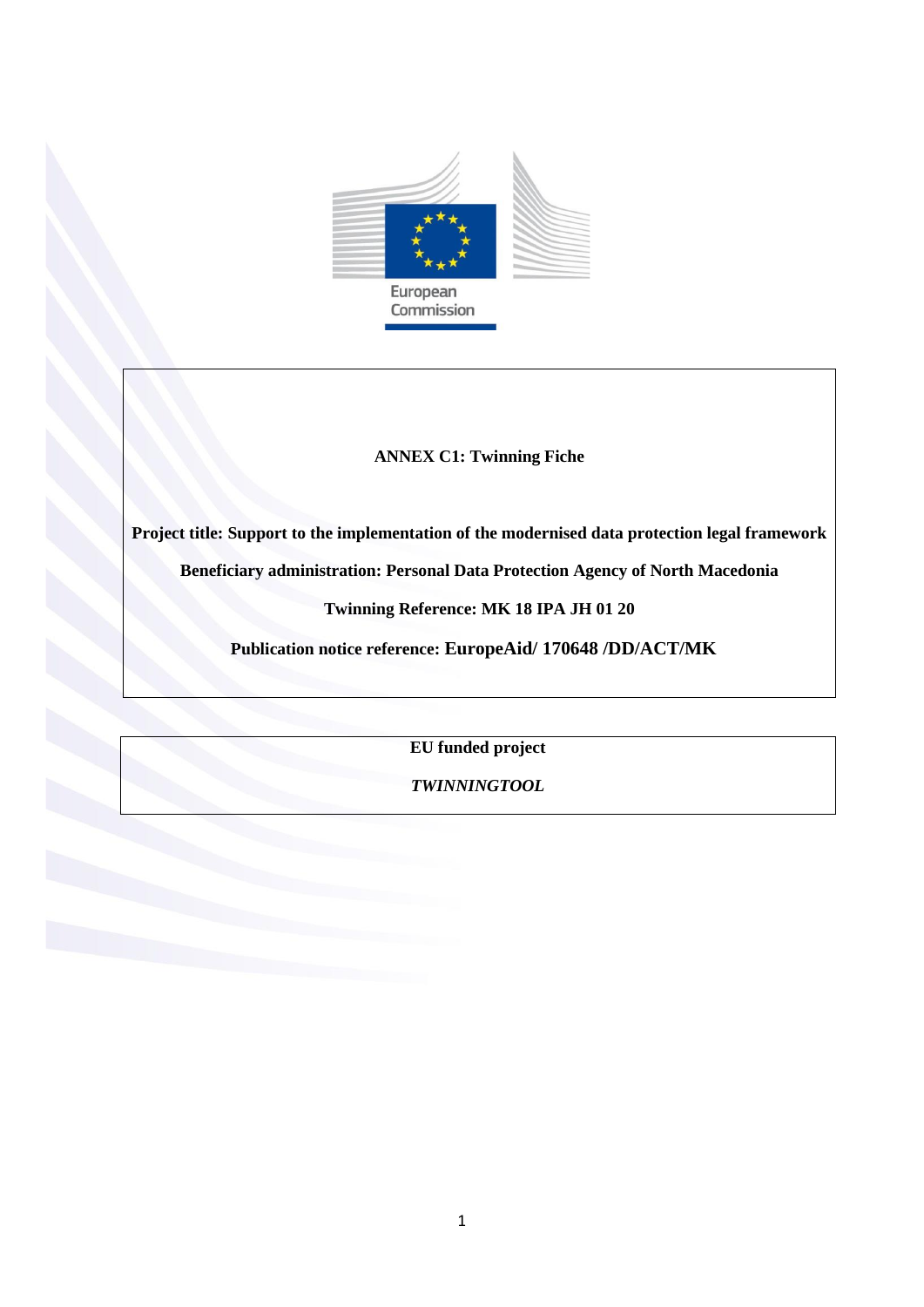## **1. Basic Information**

1.1 Programme: Annual Action Programme for the Republic of North Macedonia for the year 2018; EU integration Facility *IPA 2018/040-860/01.02/MK/EUIF*

**For UK applicants**: Please be aware that following the entry into force of the EU-UK Withdrawal Agreement<sup>1</sup> on 1 February 2020 and in particular Articles 127(6), 137 and 138, the references to natural or legal persons residing or established in a Member State of the European Union and to goods originating from an eligible country, as defined under Regulation (EU) No 236/2014<sup>2</sup> and Annex IV of the ACP-EU Partnership Agreement<sup>3</sup>, are to be understood as including natural or legal persons residing or established in, and to goods originating from, the United Kingdom<sup>4</sup>. Those persons and goods are therefore eligible under this call.

- 1.2 Twinning Sector: Justice and Home affairs
- 1.3 EU funded budget: Maximum EUR 700.000
- 1.4 Sustainable Development Goals (SDGs): SDG 16 Peace, justice and strong institutions

# **2. Objectives**

# **2.1 Overall Objective**

Тo improve the protection of fundamental rights and the national system for personal data protection in the Republic of North Macedonia in accordance with the standards of the European Union acquis.

# **2.2 Specific objective**

To improve the performance of the Personal Data Protection Agency (PDPA) for the implementation of the modernized data protection framework through strengthening institutional capacities, legal and regulatory framework and public awareness on data protection.

## **2.3 Link with Stabilisation and Association Agreement**

The project activities will contribute towards the implementation of the Stabilisation and Association Agreement (SAA) commitment **on approximation of data protection law**. Article 68 sets the importance of the approximation *of the existing and future laws* of the Beneficiary Country to those of the Community.

Transposition of the GDPR into new Law for personal data protection as well as providing necessary resources for PDPA to enforce its independent regulatory status was among the first issues discussed on the agenda for 2018 of the Sub-committee for Justice and Home affairs between the Republic of North Macedonia and the European Union as part of the Stabilization and Association Committee.

## **Link with Accession Partnership**

<sup>1</sup>  $<sup>1</sup>$  Agreement on the withdrawal of the United Kingdom of Great Britain and Northern Ireland from the European</sup> Union and the European Atomic Energy Community

<sup>2</sup> Regulation (EU) No 236/2014 of the European Parliament and of the Council of 11 March 2014 laying down common rules and procedures for the implementation of the Union's instruments for financing external action.

<sup>3</sup> Annex IV to the ACP-EU Partnership Agreement, as revised by Decision 1/2014 of the ACP-EU Council of Ministers (OJ L196/40, 3.7.2014)

<sup>4</sup> Including the Overseas Countries and Territories having special relations with the United Kingdom, as laid down in Part Four and Annex II of the TFEU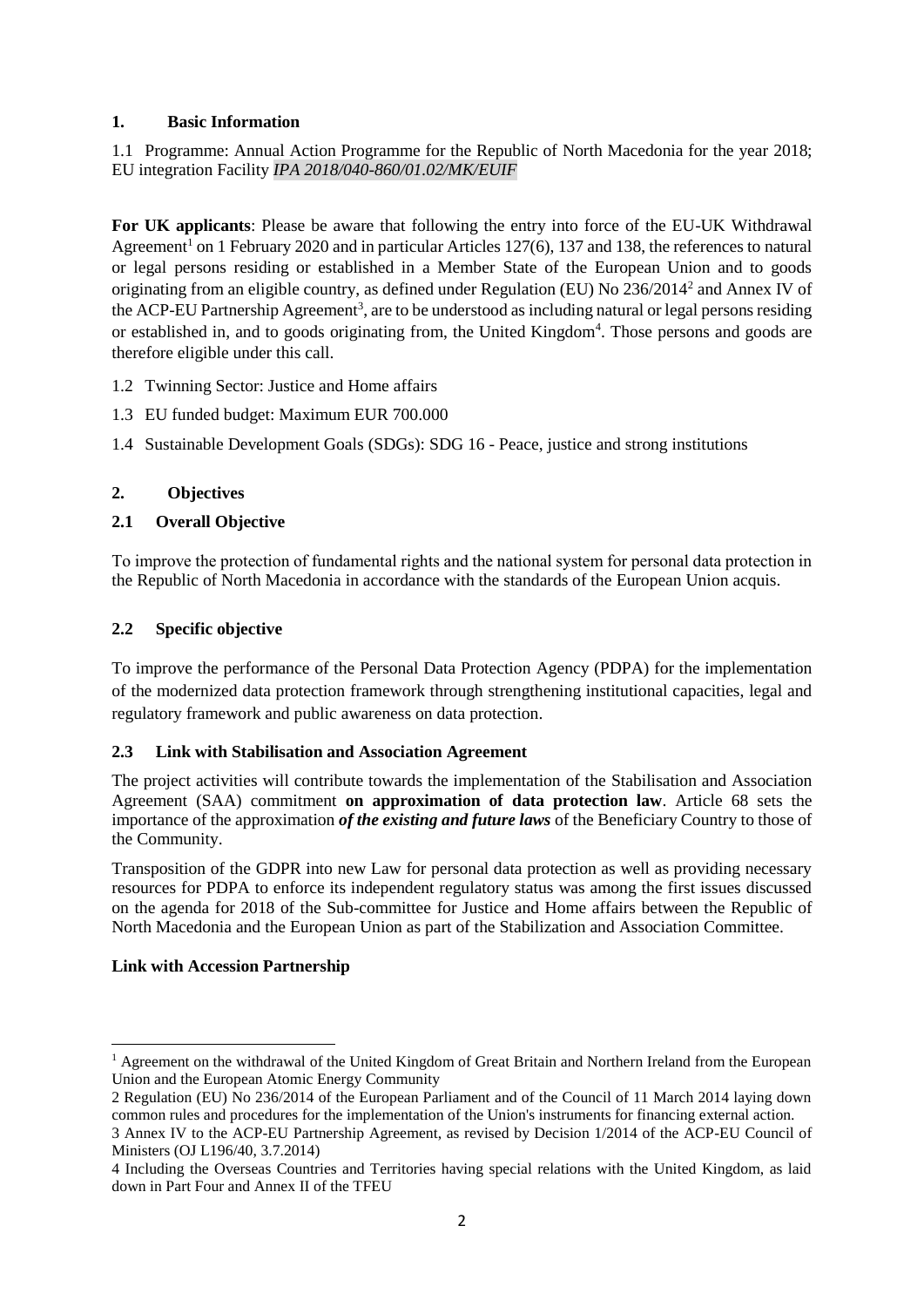One of obligations in Chapter 23 of the Accession Partnership as part of the Enlargement Strategy of EU for the Republic of North Macedonia is the implementation of the national law on personal data protection.

### **Link with National Programme for Adoption of the Acquis Communautaire**

The main priorities in the National Programme for Adoption of the Acquis Communautaire (NPAA) is implementation of the new Law on personal data protection (transposition of GDPR), enactment of bylaws and harmonization of the sector regulation, support of the controllers and processors for the implementation of the new Law on personal data protection, raising awareness of citizens for their data protection rights**,** trained PDPA team, enhancement of enforcement powers and the independent status of PDPA.

In the Progress report for the Republic of North Macedonia in 2018 the European commission gave recommendation that further efforts need to be undertaken to align personal data protection legislation with the General Data Protection Regulation 2016/679 and Directive 2016/680.

In the Progress report for the Republic of North Macedonia 2019 the following was noted:

*The Directorate for Personal Data Protection needs adequate resources to perform its tasks effectively. In 2018, the Directorate received 396 complaints and carried out 291 inspections, including in the fields of judiciary and law enforcement. Most complaints concerned alleged abuse of personal data on social networks, and alleged unlawful direct marketing and video surveillance. Nine misdemeanour cases were initiated in 2018 but the number of administrative sanctions in cases of breach of personal data protection legislation remains low.*

*The Directorate has continued to review draft legislation, including on the reform of the interception of communication, to ensure its compliance with data protection rules. The Directorate continued to provide training to personal data controllers and processors and to law enforcement personnel and judiciary personnel. Although amendments to the Criminal Code strengthened personal data protection in criminal cases, there was no concrete progress on alignment with the General Data Protection Regulation 2016/679 and the Directive 2016/680 (Law Enforcement Directive).*

*The country has not signed the 2018 Protocol amending the Convention for the Protection of Individuals with regard to the Automatic Processing of Personal Data of the Council of Europe.*

This project will contribute for meeting the recommendations given by the European commission in the Urgent Reform Priorities and the Reports of the Senior Experts' Group on systemic Rule of Law issues led by Reinhard Priebe from 2015 and 2017 for building the independent status of PDPA to carry its mandate without any influence.

Following these strategic European and national documents, the Strategy for Personal Data Protection in Republic of North Macedonia 2017–2022 and its action plan foresee the following strategic goals:

- The country is recognized as a country with an adequate level of personal data protection
- Establishing a self-sustainable system for personal data protection providing adequate level of personal data protection
- Continuous increase of the public awareness and the culture of personal data protection
- Continuous compliance improvement among data controllers and processors of personal data
- Continuous cooperation with partners
- Increasing efficiency of administrative procedures
- Handle international issues effectively
- Trained and motivated team to respond to challenges

Relevant for the project is the new Communication Strategy of the Agency for Personal data Protection (2018-2023) and its action plan where one of the main communication goals is promoting the new European standards for protection of personal data (as key safeguards for privacy protection) amongst the various stakeholders in the national system for personal data protection and helping them to achieve the best level of compliance.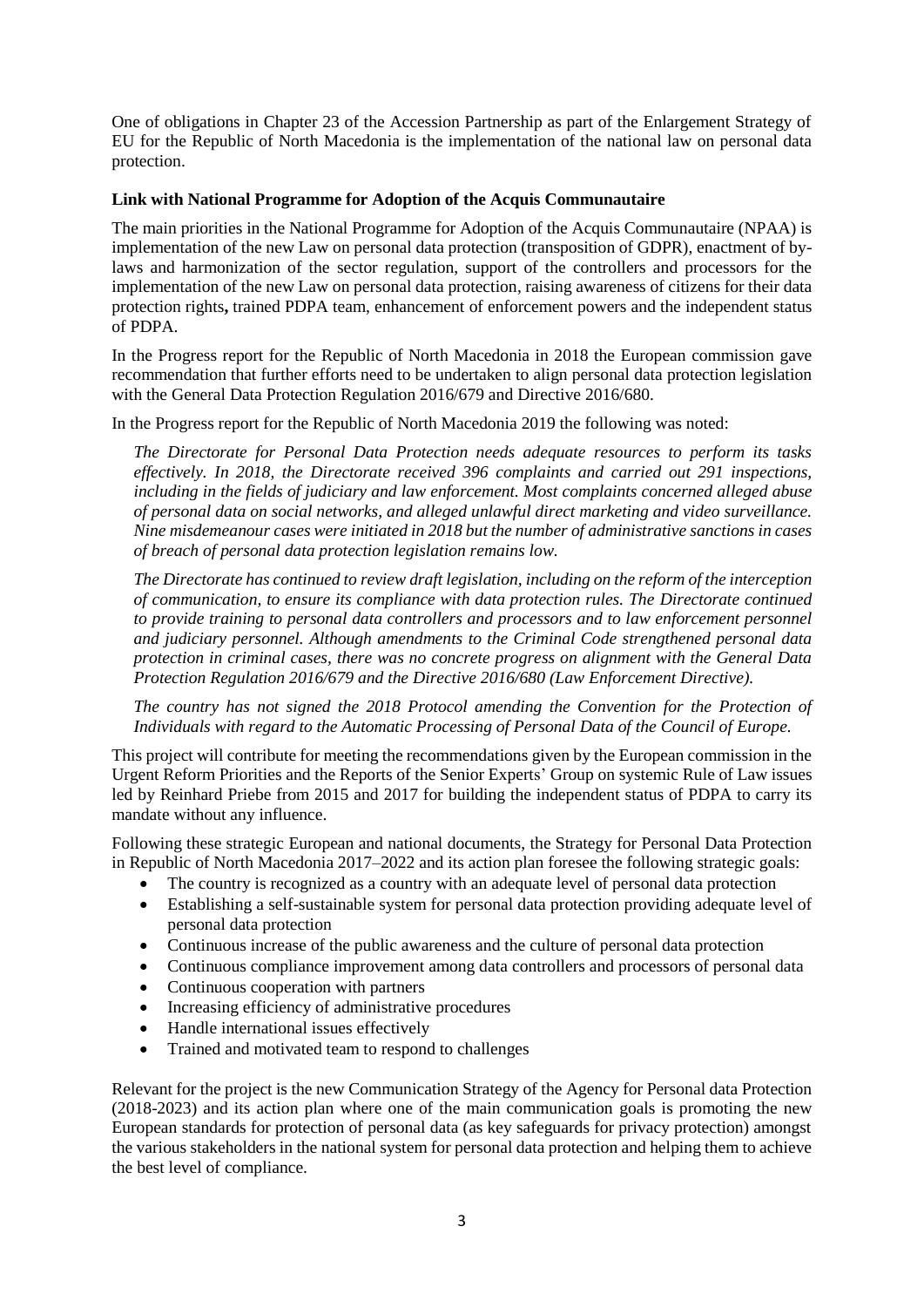## **3. Description**

## **3.1 Background and justification**

## Institutional framework - Personal Data Protection Agency

The Personal Data Protection Agency (PDPA) is an independent state body with a mandate to supervise the lawfulness of processing of personal data and protects the right of personal data protection of citizens.

Established in 2005 with the Law on Personal Data Protection from 2005 (revoked in 2020 with the new Law), PDPA has four organizational departments and one unit presented in Annexes-Organisational chart: Inspection department; Legal and general affairs department; Department for EU integration, projects and international cooperation, Department for ICT (information and communication technology), Unit for financial affairs.

The Agency's team consists of 19 civil servants, 2 administrative staff, and two officials (director and deputy director). For their work, the Director and the Deputy Director report to the Parliament by submitting an Annual report, which is published on PDPA's website [www.azlp.mk](http://www.azlp.mk/) and included in the Annexes.

### According to **article 65 of the new Law on Personal Data Protection from February 2020**, PDPA has the following tasks:

- monitor and enforce the application of the Law;
- promote public awareness and understanding of the risks, rules, safeguards and rights in relation to personal processing data, and specifically for activities targeting children;
- issues opinions to the Parliament, the Government and other institutions and bodies on the legislative and administrative measures relating to the protection of natural persons' rights and freedoms with regard to processing;
- promote the awareness of controllers and processors of their obligations under this Law;
- upon request, provide information to any data subject concerning the exercise of their rights under this Law and, if appropriate, cooperate with other supervisory authorities, to that end;
- $\bullet$  handle requests submitted by a data subject, or by a citizen association in accordance with this Law, and investigate, to the extent appropriate, the subject matter of the requests and inform the requesting party of the outcome of the investigation within a reasonable period, in particular if further investigation or coordination with another supervisory authority is necessary;
- cooperate with, including sharing information and providing mutual assistance to, other supervisory authorities with a view to ensuring safeguards for the rights and freedoms of physical persons with regard to personal data processing;
- conduct investigations on the application of this Law, including on the basis of information received from another supervisory authority or other public authority;
- monitor relevant developments, insofar as they have an impact on the protection of personal data, in particular the development of information and communication technologies and commercial practices;
- adopts standard contractual clauses
- establish and maintain a list in relation to the requirement for data protection impact assessment;
- give advice on certain data processing operations
- encourages preparation and gives opinion and approval of codes of conduct which provide sufficient safeguards
- encourage the establishment of data protection certification mechanisms and of data protection seals and marks, and approve the criteria of certification
- carry out a periodic review of issued certifications;
- publish the standards and criteria for accreditation of a body for monitoring codes of conduct;
- conduct the accreditation of a body for monitoring codes of conduct
- authorise contractual clauses and provisions for transfer of personal data in third countries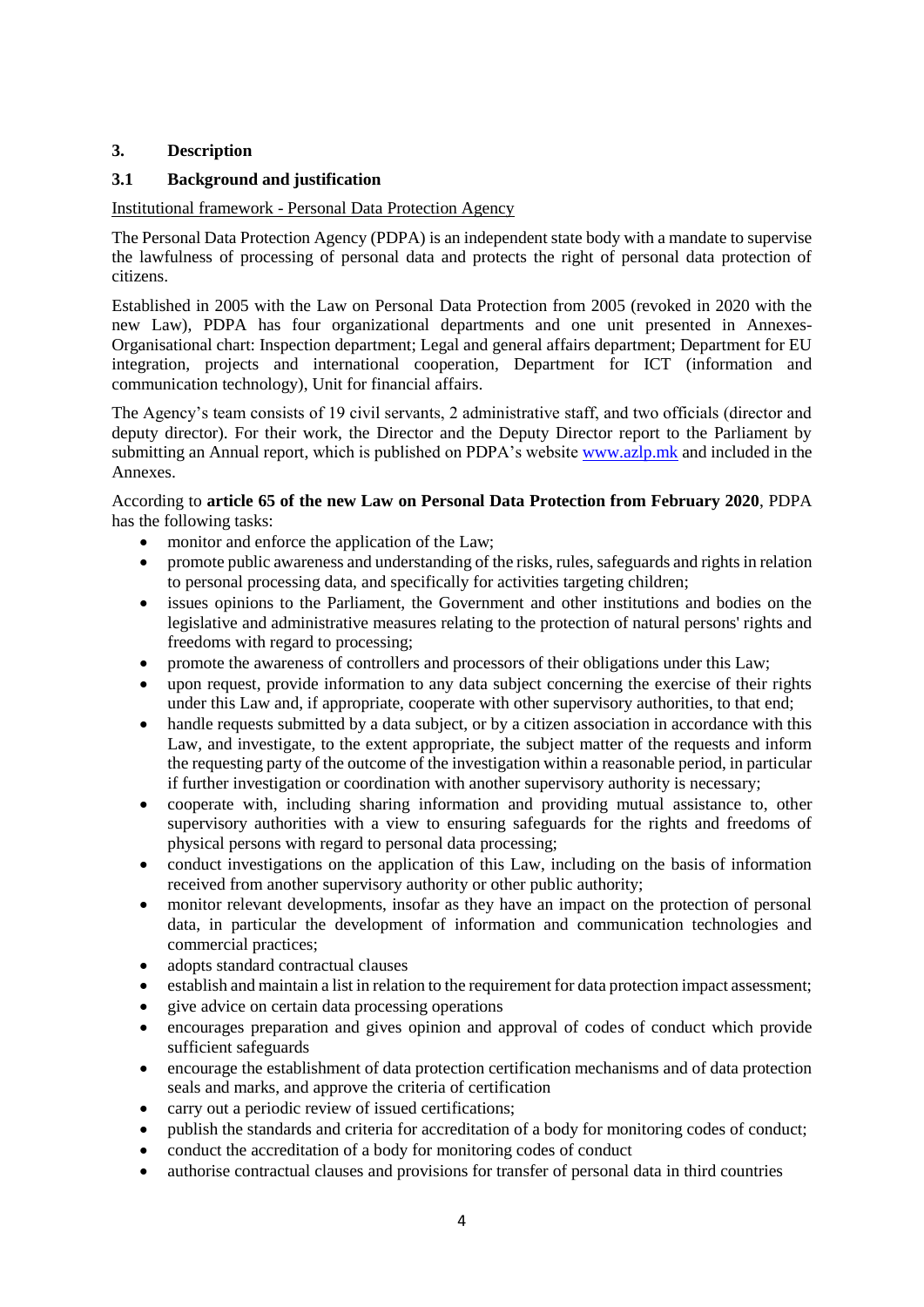- approve binding corporate rules for transfer of personal data in third countries;
- establishes and maintains records of infringements of the Law and of the corrective measures taken
- conducts trainings for personal data protection
- fulfil any other tasks related to the protection of personal data, in accordance with the Law

Some of the strengths of the PDPA identified in the Strategy for Personal Data Protection in Republic of North Macedonia 2017–2022 are: established institutional and legal framework for data protection, experienced and dedicated PDPA team, active system of trainings, established system of data protection officers (DPOs), readiness of the institution to be up to date with IT technologies. On the other side, weaknesses that were identified: sector regulations are not fully aligned with the law and European practices, limited human and financial resource of PDPA, low awareness and culture for personal data protection, position of DPOs is not supported in organizations, and low level of data protection impact assessment and data security in IT activities.

Personal data protection is a fundamental right established in Article 18 of the Constitution of North Macedonia where protection from violations on the personal integrity resulting from the registration of personal information through automatic and non-automatic data processing is guaranteed.

All over the world, the right to personal data protection is closely related with the right to privacy and is a prerequisite for exercising other fundamental freedoms like the freedom of expression, freedom of religion, freedom of association etc.

The EU Charter of Fundamental Rights contains an explicit right to the protection of personal data (Article 8). A new EU modernized legal framework - the General Data Protection Regulation (GDPR) and the Data Protection Directive for the law enforcement and police area entered as fully applicable across the EU from May 2018.

GDPR is considered the most progressive and highest legal standard for personal data processing that has global impact.

For this reason, implementation of a modernized national data protection framework in North Macedonia aligned with European standards is necessary to address the risks for privacy and personal data protection posed by the digital era.

Therefore, in February 2020, the new Law on Personal Data Protection (Official Gazette of Republic of North Macedonia n.42/20), that transposes the General Regulation for personal data protection of the EU 2016/679 (GDPR) was adopted**.** 

The Republic of North Macedonia has ratified the Convention for the Protection of Individuals with regard to Automatic Processing of Personal Data 108/81 of the Council of Europe and its Additional Protocol. On 5<sup>th</sup> December 2019, the country signed the Protocol for Modernization of the Convention for the Protection of Individuals with regard to Automatic Processing of Personal Data (Convention 108+) and ratification by the Assembly will follow.

## **3.2 Ongoing reforms**

### **Reform of the data protection legal framework**

With the EU data protection reform, a process of transposition of the General Regulation for personal data protection of the EU 2016/679 (GDPR) into a new Law for Personal Data protection in North Macedonia has started in 2017.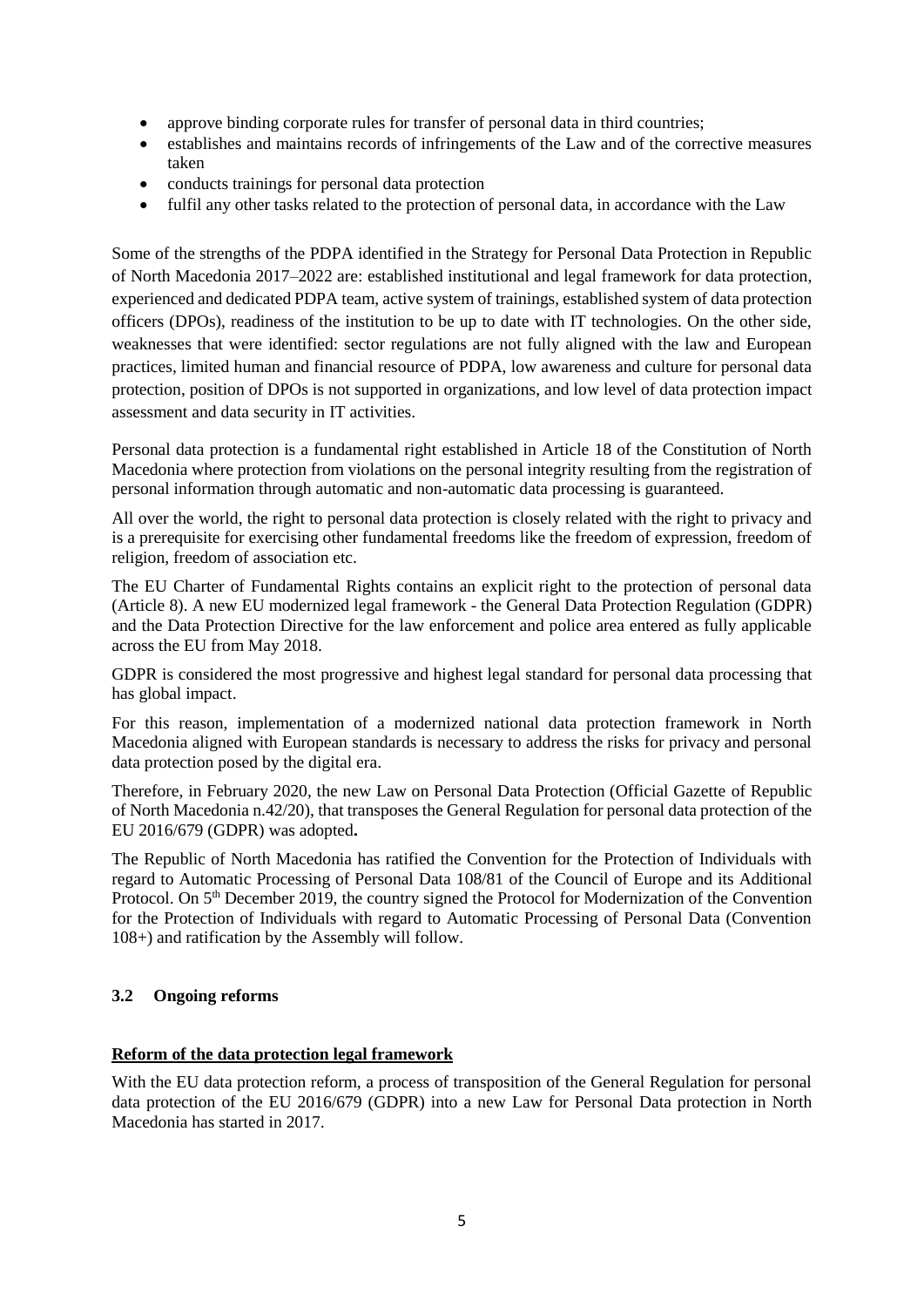After public consultations with stakeholders and integrating the comments of a TAIEX expert in 2018, a draft version of the new Law for Personal Data Protection was prepared and discussed by a Working group established by the Ministry of Justice.

Finally, the new Law on Personal Data Protection has been adopted by the Parliament and **entered into force on February 24, 2020**.

However, the process of transposition of the Directive (EU) 2016/680 of the European Parliament and of the Council of 27 April 2016 (Police Directive) in a new law has started only in October 2020.

According to the new law, in a transition period of 18 months, all by-laws deriving from the new law have to be adopted by the director of the Agency (article 121 of the Law on personal data protection).

In May 2020, 13 by-laws were adopted by the director of the Agency and published in the Official Gazette of Republic of North Macedonia No.122/20 (Rulebook for security of personal data processing, Rulebook for prescribing the content and form of the legal act for the manner of performing video surveillance, Rulebook for the content and analyses of the purpose, or purposes for establishing video surveillance and the report of the performed periodical assessment of accomplished results of the video surveillance system, Rulebook for the manner of conducting supervision, Rulebook for transfer of personal data, Rulebook for trainings for personal data protection, Rulebook prescribing the form and content of the official identification card and the manner of its issuing and withdrawal, Rulebook for privacy impact assessment, Rulebook prescribing the form and content of the request for establishing violation of the Law on personal data protection, Rulebook for the manner of data breach notification, Rulebook for notification of high risk personal data processing, List of types of data processing operations subject to the requirement of a data protection impact assessment, List of types of data processing operations exempt from the requirement of a data protection impact assessment).

Additional by-laws for regulating the procedure for certification and accreditation of certification bodies, as well as for Codes of Conduct and Monitoring Bodies will be adopted by the director.

Other sector legislation that regulate personal data processing have to be harmonised with the new law (Article 120, of the Law on Personal Data Protection) during the transition period as well. Article 10 paragraph 3 stipulates which provisions legislative proposals should have regarding data protection, as well as an obligation for privacy impact assessment of laws for the high risk processing.

Additionally, the new Law on Personal Data Protection stipulates that the director of the Agency will have to issue guidance's for data controllers and processors for compliance with the new Law on personal data protection (Article 66 paragraph 6).

Moreover, in the transition period, PDPA on one side as the main regulator in the area, and data controllers and data processors on the other side are obliged to align their work operations with the provisions of the new Law on Personal Data Protection.

Therefore, this project will support the **issuing of guidance necessary for implementation of the new law** and developing a special guidance for **harmonization of sector legislation with the new law that can be used by ministries and other relevant institutions when drafting new legislative proposals, but also for review and amendment of existing ones.** 

Additionally, the new Law on Personal Data Protection **gives new tasks and powers to PDPA** (investigative powers, corrective powers, powers for issuing approvals or opinions).

Namely, some of the **new tasks and powers of PDPA** are the following: prior consultation of PDPA before the adoption of any legislative and administrative measure and for high-risk processing, administering a new registry of high-risk processing of data controllers, accreditation and certification procedures, monitoring and approval of codes of conduct and certification, managing data breach notifications, enforcement of higher penalties, etc.

PDPA has the **following investigative powers with the new Law:**

- o to order the controller and the processor, and, where applicable, the controller's or the processor's authorised representative, to provide any information it requires for the performance of its tasks;
- o to carry out investigations in the form of data protection supervisions;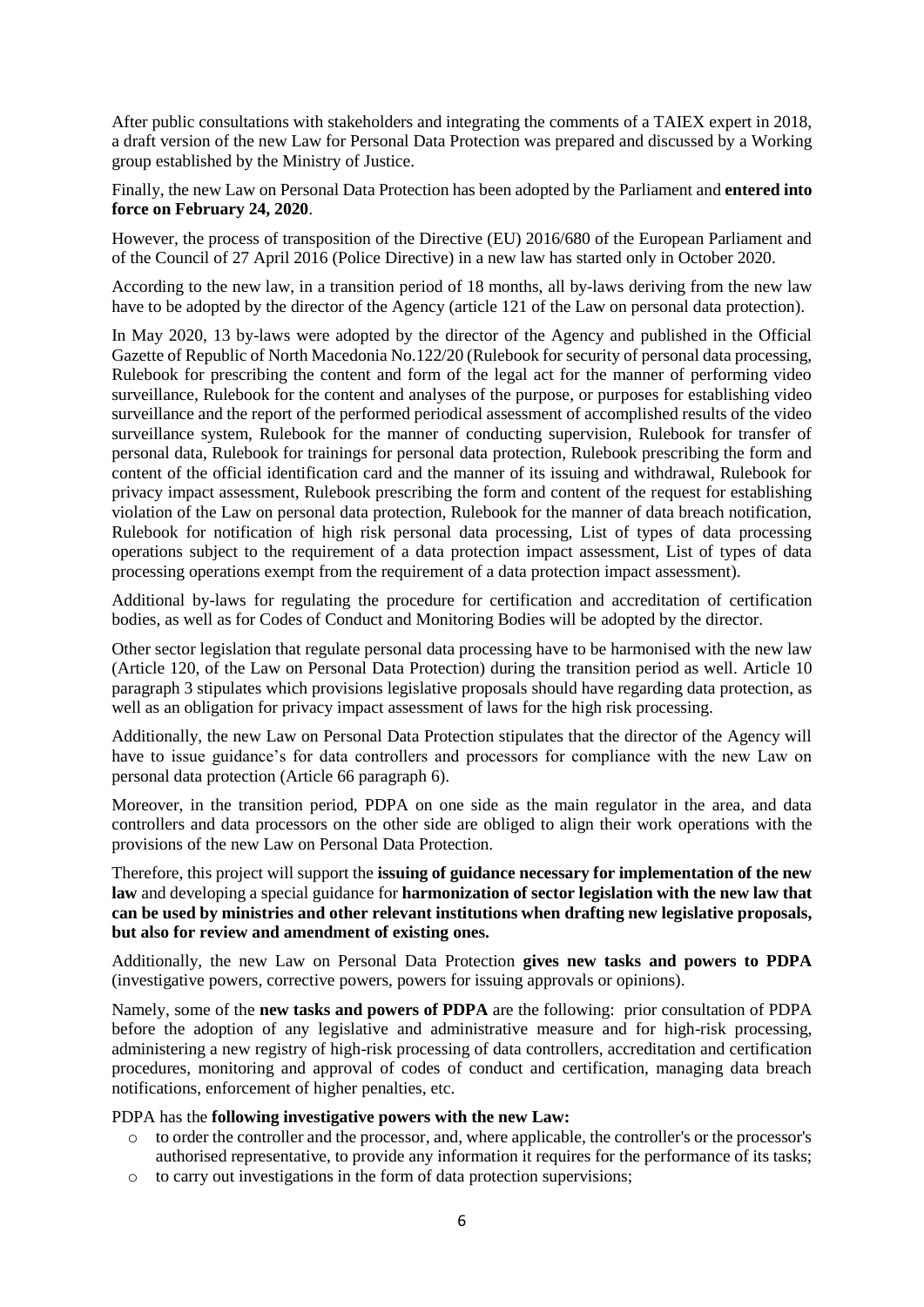- o to carry out a review on certifications issued pursuant to the Law;
- o to notify the controller or the processor of an alleged infringement of the Law;
- o to obtain, from the controller and the processor, access to all personal data and to all information necessary for the performance of its tasks;
- o to obtain access to any premises of the controller and the processor, including to any data processing equipment and means for data processing.

#### PDPA has the following **corrective powers:**

- o **to issue warnings to data controller or processor that intended personal data processing** operations are likely to infringe provisions of the Law;
- o **to issue reprimands to a controller or a processor where processing operations** have infringed provisions of the Law;
- o to order the controller or the processor to comply with the data subject's requests to exercise his or her rights pursuant to the Law;
- o **to order the controller or processor to bring processing operations into compliance with** provisions of the Law, where appropriate, in a specified manner and within a specified period;
- $\circ$  to order the controller to communicate a personal data breach to the data subject;
- o to impose a temporary or definitive limitation including a ban on processing;
- o to order the rectification or erasure of personal data or restriction of processing, and the notification of such actions to recipients to whom the personal data have been disclosed;
- o to withdraw a certification or to order the certification body to withdraw the issued certification, or to order the certification body not to issue certification if the requirements for the certification are not or are no longer met;
- o **to initiate misdemeanour proceedings pursuant to** the Law, depending on the circumstances of each individual case;
- o to order the suspension of transfer of personal data to a recipient in another country or to an international organisation.

### PDPA has the following **powers in relation to issuing approvals or opinions:**

- o **to advise the controller in accordance with the prior consultation procedure**;
- o **to issue, on its own initiative or on request, opinions to the Parliament**, the Government or to other institutions and bodies as well as to the public on any issue related to the protection of personal data;
- o to authorise processing referred to in Article 40 paragraph (5) of the Law;
- o **to issue an opinion and approve draft codes of conduct**;
- o **to issue certification** certificates in accordance with of the Law;
- o to issue a **positive or negative opinion on the fulfilment of criteria for issuance of certificate**;
- o to adopt **standard data protection clauses** for transfer of personal data;
- o to authorise contractual clauses;
- o to authorise administrative arrangements referred in the Law;
- o to approve **binding corporate rules**.

Therefore, building a stronger institutional capacity of PDPA through new operational procedures, and building knowledge and skills from the best practices of EU member state partners through trainings and study visits is of the utmost importance.

The inability of PDPA to fully exercise its competences deriving from the new law could jeopardize the whole national system for data protection and hence, be regarded as non-compliance with EU *acquis* rules.

Moreover, the new Law on Personal Data Protection (as GDPR does) introduces significant changes: it introduces new definitions and concepts, imposes new obligations for data controllers and processors and enhances data subject's rights.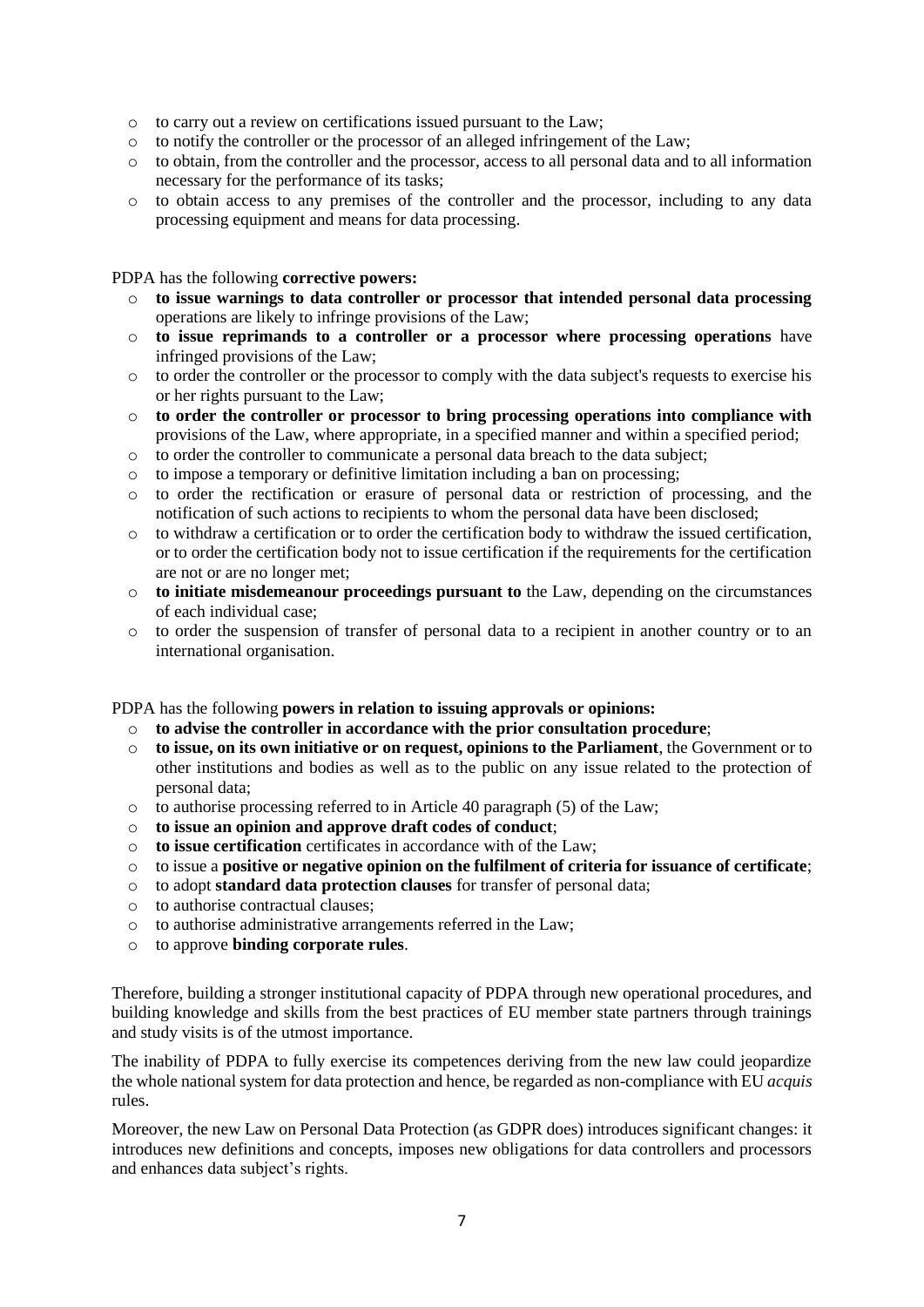According to the *new accountability principle* introduced in the new law, data controllers (private companies, public entities, organizations) *must be able to demonstrate and document their compliance with data protection principles.*

This will be a significant challenge for data controllers because they need to be proactive and improve their transparency mechanisms, implementing the new concepts of privacy impact assessments, privacy by design and privacy by default and mandatory notification of data breaches. Additional pressure on data controllers are the high fines if they don't comply with the law that go up to 4% of the annual turnover.

Current overall assessment is that implementation of the data protection regulations even in high risk sectors like the judiciary, elections, education, law enforcement, telecommunications, health and finance sector, as well as small and medium enterprise need to be improved.

Therefore, supporting compliance of data controllers and processors of personal data and raising public awareness of data subjects of their rights is essential in building a sustainable national data protection system in accordance with the new European and international standards.

### **3.3 Linked activities**

 CARDS, Technical Assistance (TA) project "Technical assistance to the creation of an Agency for Personal Data Protection and enforcement of the data protection principles". The Project was implemented for 18 months and ended in November 2007.

The project consisted of following components: Component 1: Legal Framework;

Component 2: Operational Procedures;

Component 3: Capacity Building;

Component 4: Public Awareness;

Component 5: Information Technology.

 IPA 2008, TAIB Component 1, TA "Support to the Agency for Personal Data Protection (PDPA). The duration of the Project was 18 months (January 2011 – July 2012) and it contributed towards strengthening the competences of the PDPA, improving the implementation of legislation in the area of personal data protection and raising the public awareness of the citizens for their right of personal data protection.

The project activities were divided in components:

Component 1: Alignment of domestic legislation with EU legislation;

Component 2: Strengthening institutional capacities of PDPA;

Component 3: Raising public awareness for the right of personal data protection as fundamental human right;

Component 4: Updated IT infrastructure of PDPA.

 IPA 2008, Component 1, TA project "Support in drafting strategic documents and action plans including survey on the awareness of the media for implementation of the right for personal data protection" (March 2011 – December 2011).

In the frame of the project a "*Strategy for personal data protection in the former Yugoslav Republic of Macedonia 2012 – 2016"* followed by an Action Plan for its implementation was adopted, as well as a Survey on the awareness of the media and media workers regarding the respect of the principles for personal data protection when publishing information.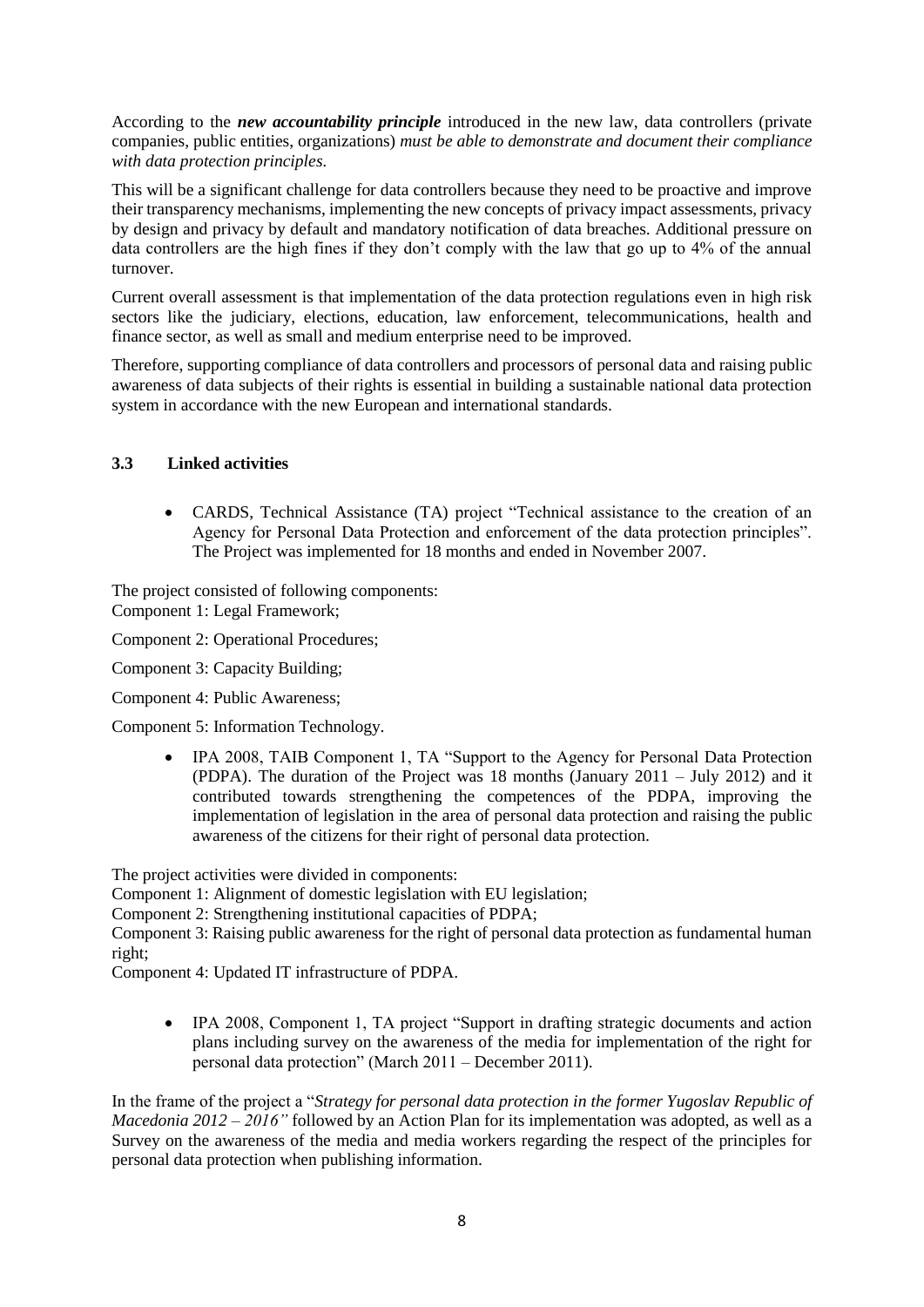IPA 2009, Component 1, TA Project "Sustainable system for continuous primary and secondary education for the principles of personal data protection" (March 2013 – March 2014).

The objective of the project was to assist the PDPA in the process of drafting of data protection educational materials that will be used by the students and teachers/professors in the primary and secondary education. The assignment also supported the development of an efficient mechanism for awareness rising in the educational system regarding the personal data protection as one of the EU values and fundamental human rights.

The project consisted of two components:

Component 1: Preparation of the materials and documents on the right for Personal Data Protection for the educational purposes in the primary, secondary education;

Component 2: Awareness raising and trainings of the teachers / professors in the educational system in the country for the protection of the personal data.

• TAIEX<sup>5</sup> (2009 – ongoing)

The PDPA has benefited from more than 50 workshops, expert missions and study visits on different topics, such as cloud computing, biometric data, video surveillance, privacy audit, data protection at the workplace, balance between personal data protection and free access to public information, Schengen, transfer to third countries, media, Europol, Eurojust, data protection supervision, social networks, European privacy seal, anonymization of personal data, protecting children's privacy online etc.

 IPA 2012 FWC Data Protection and the Media EuropeAid/132633/C/SER/multi Component 1: Assessment of the respect of data protection principles by the media

Component 2: Improvement of the standards and ethical rules for protection of personal data by the media

 IPA 2012 Support to Access to Right on Protection of Personal Data, EuropeAid/135668/IH/SER/MK (November 2015 - February 2018).

The project activities were divided in the following components:

Component 1: Implementation of the Strategy for Personal Data Protection 2012 – 2016 followed by an Action Plan and developing Strategy 2017 – 2022

Component 2: Strengthening the capacities for further implementation of the Law on personal data protection and improving the cooperation with controllers

Component 3: Implementation of ISO standardization for the information security system in PDPA

In the Final Report of this last project **recommendations** were given for timely adoption of the new draft law, involvement of PDPA in legislative and sub legislative process, provision of sufficient resources and ensuring continuous effect of the project.

Regarding the recommendation for **ensuring continuous effect of the project** it was noted that:

*"It is recommendable that the new PDPA powers and tasks as deriving from the new draft law are practically exercised. In order to guarantee full sustainability of project results from administrative and institutional point of view, it is advisable that new project activities are searched for in order to enable the practical implementation of the new data protection aspects and the share of international experience on issues of common interest and public concern***.***"*

**.** 

<sup>&</sup>lt;sup>5</sup> [http://ec.europa.eu/enlargement/pdf/taiex/taiex\\_activity\\_report\\_2013\\_english.pdf,](http://ec.europa.eu/enlargement/pdf/taiex/taiex_activity_report_2013_english.pdf) page 3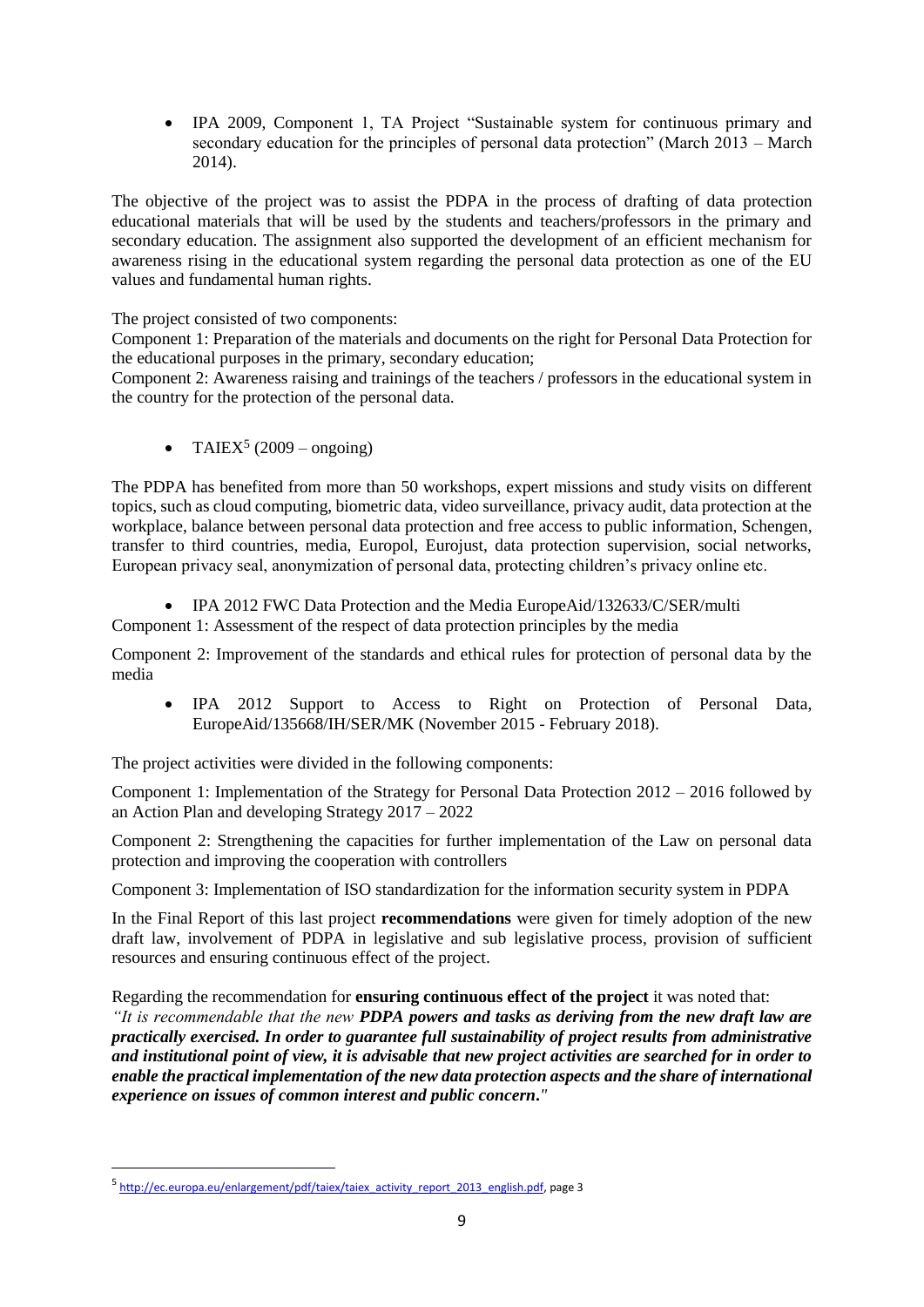## **3.4 List of applicable** *Union acquis***/standards/norms**

*Union acquis standards and norms*

- Universal Declaration on Human Rights (Article 12) and International Covenant on Civil and Political Rights (Article 17) envisages that no one shall be subjected to arbitrary or unlawful interference with his privacy, which is the binding international legal standard.
- ECHR, Article 8 (right to respect for private and family life, home and correspondence)
- Modernised Convention for the Protection of Individuals with regard to Automatic Processing of Personal Data (Modernised Convention 108)
- Treaty on the Functioning of the European Union, Article 16
- Charter of Fundamental Rights of the European Union, Article 8 (right to protection of personal data)
- Regulation (EU) 2016/679 on the protection of natural persons with regard to the processing of personal data and on the free movement of such data, and repealing Directive 95/46/EC (General Data Protection Regulation), OJ 2016 L 119
- Directive (EU) 2016/680 on the protection of natural persons with regard to the processing of personal data by competent authorities for the purposes of the prevention, investigation, detection or prosecution of criminal offences or the execution of criminal penalties, and on the free movement of such data
- Directive 2009/136/EC of the European Parliament and of the Council of 25 November 2009 amending Directive 2002/22/EC on universal service and users' rights relating to electronic communications networks and services, Directive 2002/58/EC concerning the processing of personal data and the protection of privacy in the electronic communications sector and Regulation (EC) No 2006/2004 on cooperation between national authorities responsible for the enforcement of consumer protection laws
- Proposal for a REGULATION OF THE EUROPEAN PARLIAMENT AND OF THE COUNCIL concerning the respect for private life and the protection of personal data in electronic communications and repealing Directive 2002/58/EC (Regulation on Privacy and Electronic Communications) **legislative procedure is still pending**

## *Relevant legislation in North Macedonia*

- Law on personal data protection (Official Gazette of Republic of North Macedonia n.42/20).
- Law on Ratification of the Convention for the Protection of Individuals with regard to Automatic Processing of Personal Data (Official Gazette no. 07/05)).
- The Law on Ratification of the Additional Protocol to the Convention for the protection of individuals with regard to automatic processing of personal data, regarding supervisory authorities and trans border data flows (Official Gazette of Republic no. 103/08)
- European Convention for the Protection of Human Rights and Fundamental Freedoms ("ECHR").

## **3.5 Results per component**

The project is structured in three components. The following key results and sub results are expected to be delivered in line with the ongoing reform as described in point 3.4 above:

Indicators for the project's Specific Objective:

- 1. Number of PDPA opinions on sector regulations related to data protection
- 2. Increase of proactively published information on PDPA web site
- 3. Number of PDPA's staff trained about the modernized data protection framework

4. Number of PDPA issued opinions on data protection impact assessments by data controllers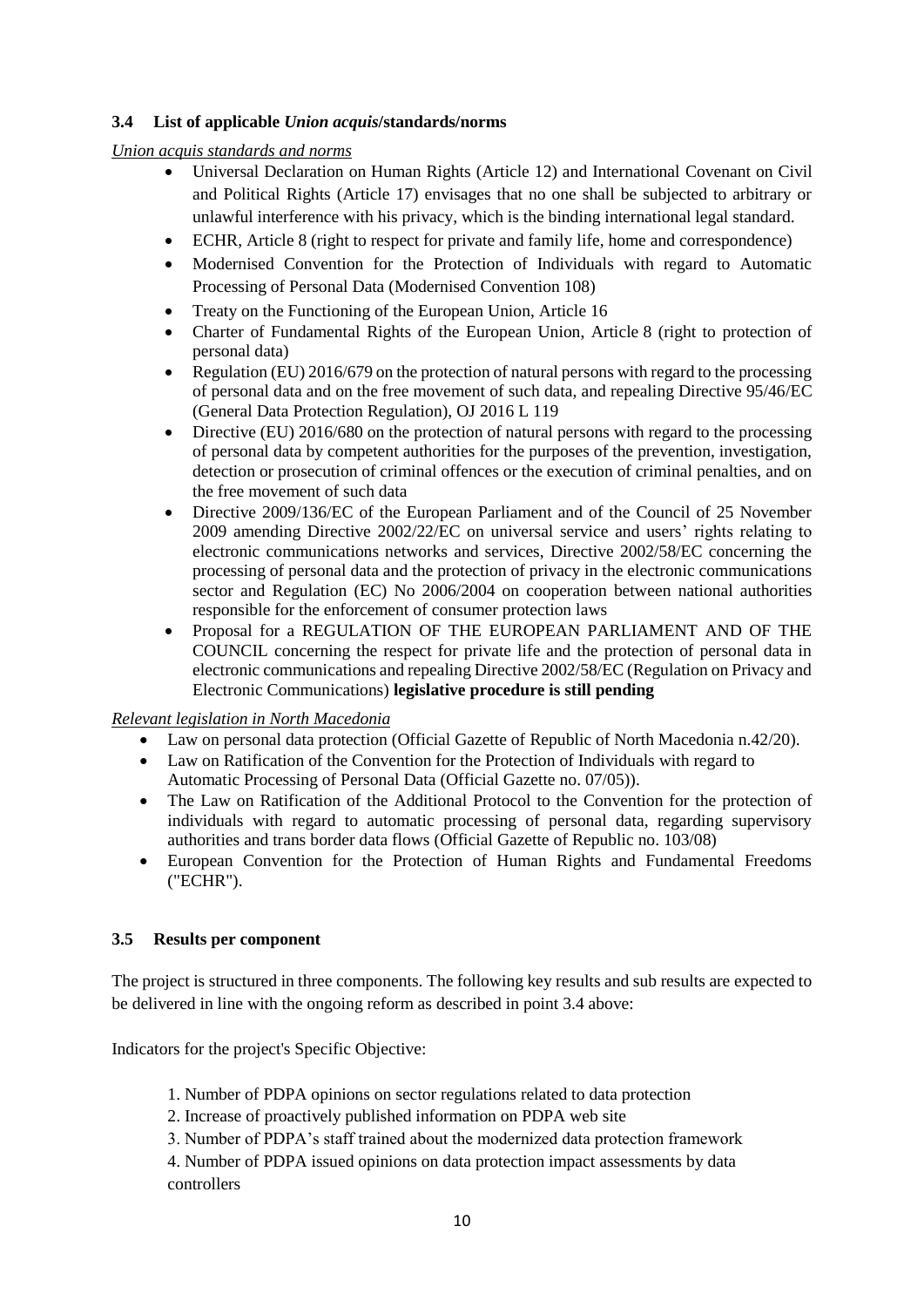### **Mandatory Result 1 (Component 1): Legal and institutional framework for implementation of the novelties of the new Law for Personal Data Protection strengthened**

In the context of Mandatory Result 1, the following indicative sub-results will be achieved:

Sub-Result 1.1: Guidance for implementation of the new Law on Personal Data Protection developed

Sub-Result 1.2: Enhancing Standard Operating Procedures (SOPs) and other administrative documents for implementing new tasks and powers of PDPA

Sub-Result 1.3: Harmonization of sector regulation with the new data protection framework

# **Mandatory Result 2 (Component 2): Enhanced capacity of PDPA's staff and relevant institutions to implement the new data protection framework according to European best practices**

In the context of Mandatory Result 2, the following indicative sub-results will be achieved:

Sub-Result 2.1: Improved knowledge and best practices of PDPA's staff and representatives from government institutions and law enforcement for implementation of the novelties of GDPR and EU Police Directive regarding: transparency, data subject rights, data breach notifications, privacy impact assessment, privacy by design and privacy by default, pseudonimisation and anonymization, accountability of data controllers, transfers of personal data to third countries or international organisations, procedures of accreditation and certification, new enforcement powers.

# **Mandatory Result 3 (Component 3): Awareness about the rights and obligations of the new data protection framework improved**

In the context of Mandatory Result 3, the following indicative sub-results will be achieved:

Sub-Result 3.1: **Increased availability of tools and resources (templates, model documents, privacy notices, cookies policies) for data controllers/processors** to comply with the new data protection framework on PDPA's web page and social media

Sub-Result 3.2: **Increased availability of practical information and templates for data subjects** to exercise their enhanced data subject rights on PDPA's web page and social media

## **3.6 Means/input from the EU Member State Partner Administration(s)**

The project will be implemented in the form of a Twinning contract between the beneficiary country and EU Member State(s). The implementation of the project requires one Project Leader (PL) with responsibility for the overall coordination of project activities and one Resident Twinning Adviser (RTA) to manage implementation of project activities, Component Leaders (CL) and pool short-term experts within the limits of the budget. It is essential that the team has sufficiently broad expertise to cover all areas include in the project description.

The Twinning project will be implemented by close co-operation between the partners aiming to achieve the mandatory results in sustainable manner.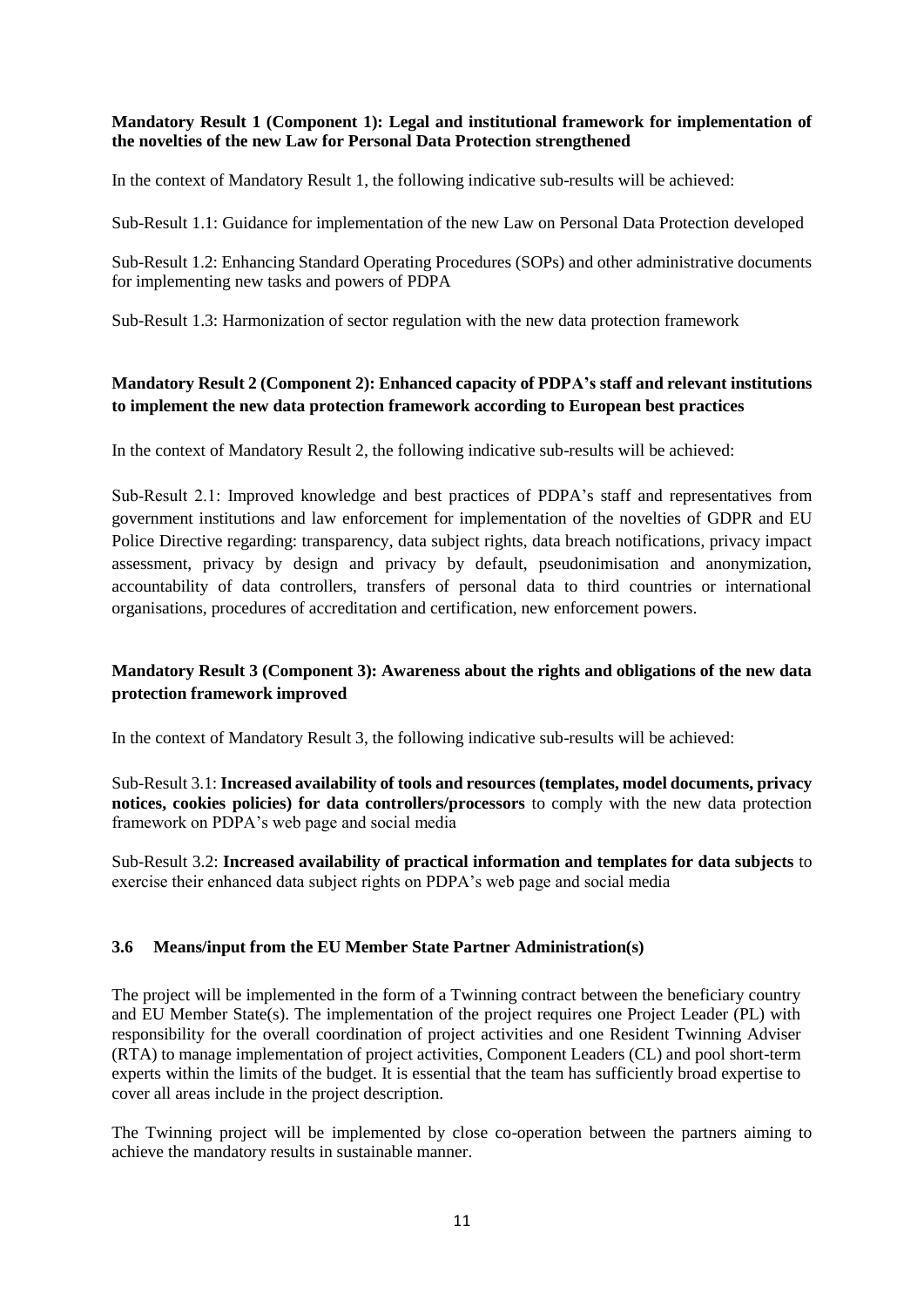## **3.6.1 Profile and tasks of the PL**

Qualifications and skills

- Proven contractual relation to a public administration or mandated body (see Twinning Manual 4.1.4.2);
- University degree in law/economics/public administration or similar discipline relevant to the project or equivalent professional experience of 5 years
- At least 3 years of specific experience within data protection agency or other relevant body;
- Experience in project management;
- He/she must have good leadership skills and a broad knowledge of policies, data processing and data protection;
- Fluency in written and spoken English;

Tasks of Project Leader

- General overall supervision and coordination of the project;
- Ensuring backstopping and mobilisation of the short-term experts;
- Bears the overall responsibility for the correct and successful implementation of the project and for its sound financial management;
- Permanent contacts with the main counterpart in the BC;
- Responsible to undertake all activities specified in the project and for achieving the mandatory results.

# **3.6.2 Profile and tasks of the RTA**

Qualifications and skills

- Proven contractual relation to a public administration or mandated body (see Twinning Manual 4.1.4.2);
- University degree in law/economics/public administration or similar discipline relevant to the project or equivalent professional experience of 5 years
- At least 3 years of specific experience in an EU MS data protection authority or other relevant body;
- Experience in project management;
- Experience in implementing similar or related assistance and cooperation projects will be considered an asset;
- Fluency in written and spoken English;

### Tasks:

- Throughout its entire duration he/she is in charge of the day-to-day implementation, including preparation of STE mission to enable the experts to be aware of the specifics of North Macedonia, quality review of mission reports and recommendations;
- Advice and technical assistance to the representatives of the Beneficiary administration;
- Reports regularly to the Member State PL;
- Quality support on reports and recommendations of STE in view of the current situation in the Beneficiary administration;
- Actively contribute to the work of any sector monitoring process set up in the Beneficiary country;
- Regularly updates the work plan to be transmitted to the Project Steering Committee under the authority of the Member State PL;
- Advising on EU policies and best practices, related legislation and regulations;
- Networking with stakeholders of the project in North Macedonia and in MS.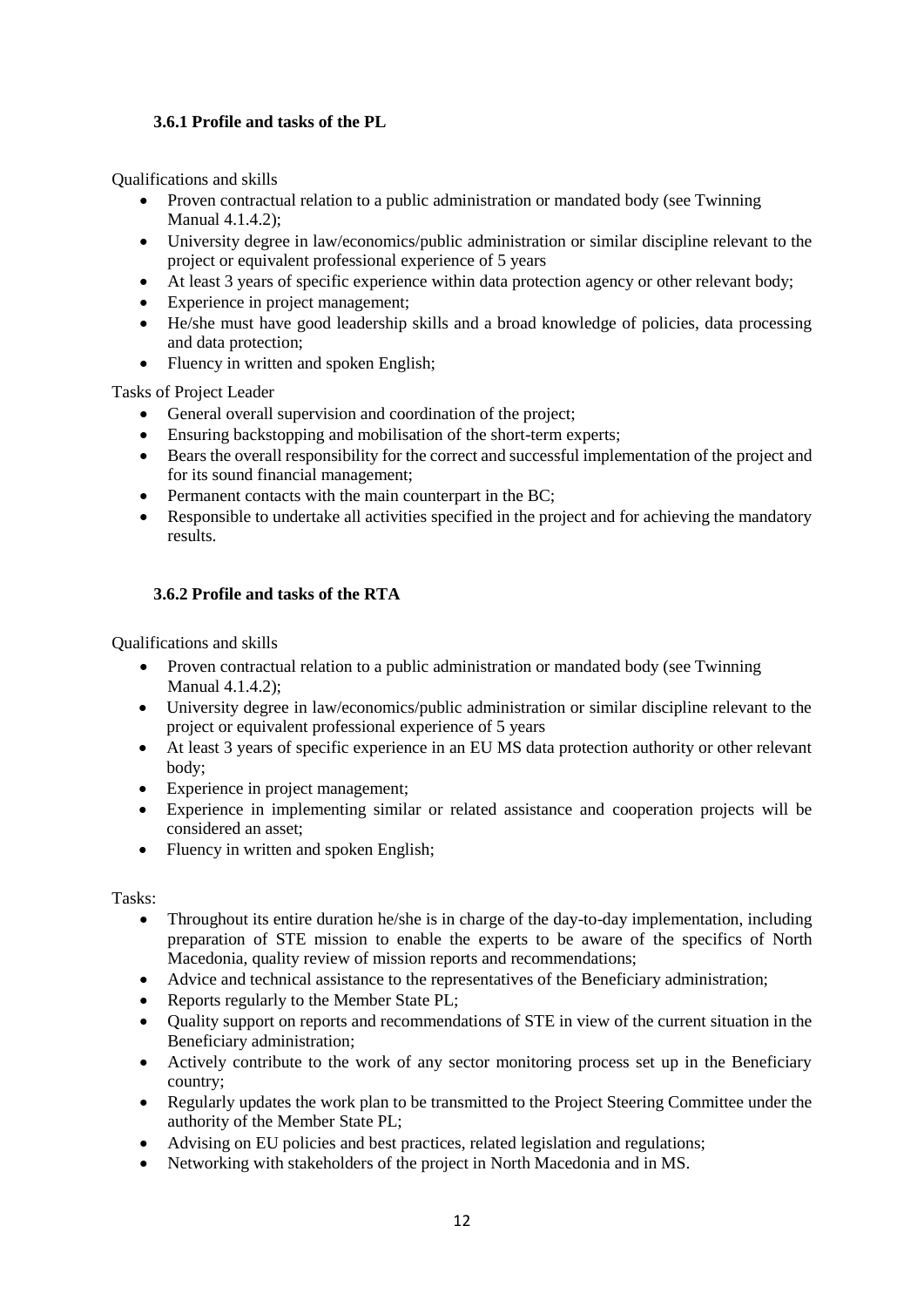## **3.6.3 Profile and tasks of Component Leaders**

The Component Leaders will be responsible for achievement of project results, ensuring the activities for the co-operation and information exchange between the RTA and the Beneficiary side and ensuring that all the required support of the management and staff of the EU side are available.

Qualifications and skills:

- Proven contractual relation to a public administration or mandated body (see Twinning Manual 4.1.4.2);
- University degree in law/economics/public administration or similar discipline relevant to the project or equivalent professional experience of 5 years
- Minimum 3 years of specific experience within data protection agency or other relevant body;
- Experience in project management;
- He/she must have good leadership skills and a broad knowledge of policies, data processing and data protection;
- Fluency in written and spoken English;

Tasks:

- Provide practical expertise/advice to relevant staff for execution of different tasks related to the project;
- Assist in key tasks, in the field of drafting legislation and by-laws, training, preparing guidelines for strategic use and management of training and providing training;
- Contribute to the project reporting, to drafting the notes and other documents and reports on their missions;
- Address cross-cutting issues;
- Provide technical advice, support and assist the beneficiary institution in the context of the project's components;
- Prepare analyses as necessary for the project implementation;
- Participate in preparation of both interim and final reports.

## **3.6.4 Profile and tasks of other short-term experts**

Qualifications and skills

- University degree in law/economics/public administration or similar discipline relevant to the project or equivalent professional experience of 5 years
- Minimum 3 years of experience in an EU MS public administration or in areas relevant to their specific assignment;
- Fluency in written and spoken English;
- Good skills in reporting and communication.

Tasks:

- Delivering expertise under the overall responsibility of the Member State PL and the coordination and supervision of the RTA;
- Delivering support to the Beneficiary administration through specific activities in the Beneficiary country, including workshops, seminars, training sessions, meetings with officials of the Beneficiary administration, joint drafting sessions, etc;
- Preparation and reporting work, before and after their missions to the Beneficiary country.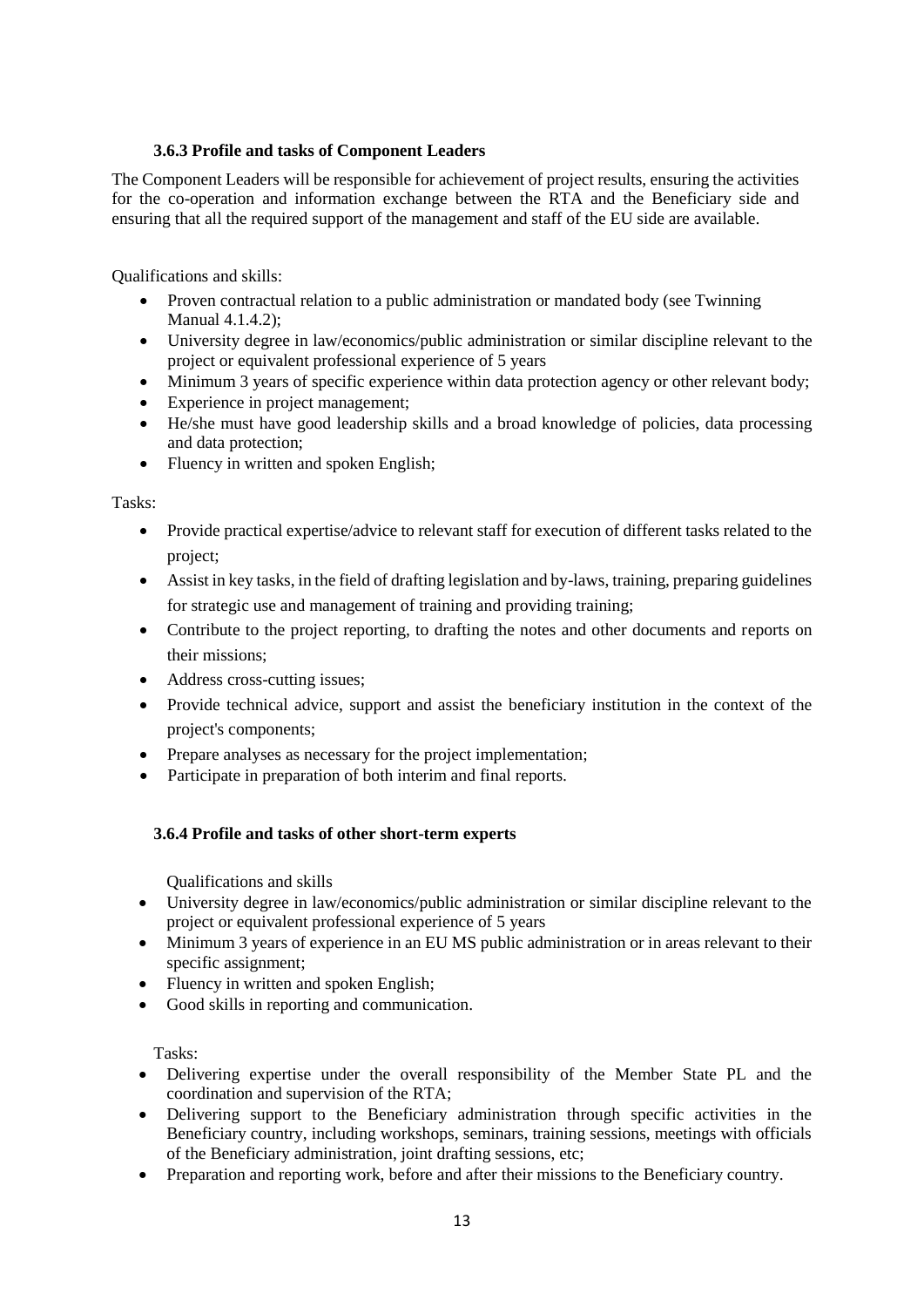## **4. Budget**

Maximum budget available for the Grant: EUR 700,000

| <b>Twinning Contract</b>                                                                              | <b>IPA Community Contribution</b> | <b>TOTAL</b> |
|-------------------------------------------------------------------------------------------------------|-----------------------------------|--------------|
| Support<br>in<br>implementation of the $700,000$ EUR<br>modernized data protection<br>legal framework | the 100%                          | 700,000 EUR  |

#### **5. Implementation Arrangements**

5.1 The Delegation of European Union will act as a Contracting Authority for the project, responsible for all administrative and procedural aspects of the selection process, contracting matters and financial management including payments.

Mr. Nicola Bertolini Head of Cooperation European Union Delegation St. Cyril and Methodius 52b, 1000 Skopje Tel: +389 2 3248 500 Fax: +389 2 3248 501 E-mail: Nicola.BERTOLINI@eeas.europa.eu

5.2 Institutional framework

The main final Beneficiary is the Personal Data Protection Agency (PDPA) and all its employees. The PDPA will ensure efficient coordination with officials and counterparts in the relevant line institution.

5.3 Counterparts in the final Beneficiary administration:

5.3.1 Contact person:

Ms, Emilija Ginoska, Junior associate for international cooperation and public relations Blvd. "Goce Delcev" n. 18, 1000, Skopje

### 5.3.2 PL counterpart

Mr. Imer Aliu Director of the Personal Data Protection Agency Blvd. "Goce Delcev" n. 18, 1000, Skopje

#### 5.3.3 RTA counterpart

Ms. Slobodanka Slavkovska Head of Unit for supervision in the private sector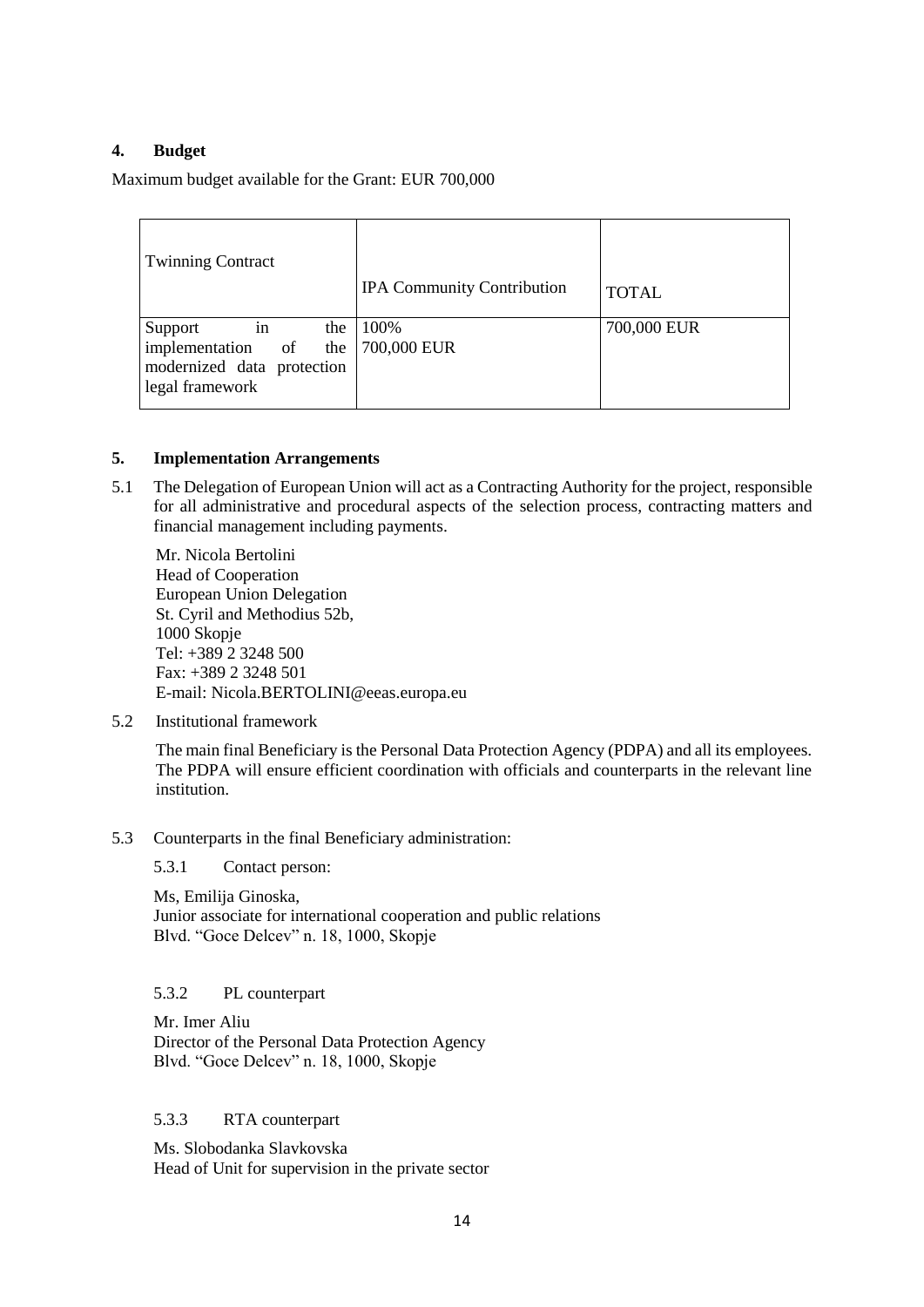Blvd. "Goce Delcev" n. 18, 1000, Skopje

### **6. Duration of the project**

The implementation period of the Action is **15 months.**

The overall execution period of the Twinning project is 18 months. The execution period of the contract shall enter into force upon the date of notification by the Contracting Authority of the contract signed by all parties, whereas it shall end 3 months after the implementation period of the Action.

### **7. Management and reporting**

### 7.1 Language

The official language of the project is the one used as contract language under the instrument (English). All formal communications regarding the project, including interim and final reports, shall be produced in the language of the contract.

### 7.2 Project Steering Committee

A project steering committee (PSC) shall oversee the implementation of the project. The main duties of the PSC include verification of the progress and achievements via-à-vis the mandatory results/outputs chain (from mandatory results/outputs per component to impact), ensuring good coordination among the actors, finalising the interim reports and discuss the updated work plan. Other details concerning the establishment and functioning of the PSC are described in the Twinning Manual.

### 7.3 Reporting

All reports shall have a narrative section and a financial section. They shall include as a minimum the information detailed in section 5.5.2 (interim reports) and 5.5.3 (final report) of the Twinning Manual. Reports need to go beyond activities and inputs. Two types of reports are foreseen in the framework of Twining: interim quarterly reports and final report. An interim quarterly report shall be presented for discussion at each meeting of the PSC. The narrative part shall primarily take stock of the progress and achievements via-à-vis the mandatory results and provide precise recommendations and corrective measures to be decided by in order to ensure the further progress.

### **8. Sustainability**

The achievements of a Twinning project (activities, documentation and mandatory results) should be maintained by the management of PDPA as a permanent asset to the final Beneficiary administration even after the end of the Twinning project implementation.

The MS Twinning partners shall transfer the know-how necessary to achieve the mandatory results to the final Beneficiary administration. During the project, the twinning partners should develop documents/handouts, guidelines that will be easily accessible for later use by the final beneficiary administration. Staff benefiting from trainings/study visit shall transfer knowledge through subsequent training to their colleagues, and training resources will be further used by the final Beneficiary.

### **9. Crosscutting issues** *(equal opportunity, environment, climate etc…)*

Based on the fundamental principles of promoting equality and combating discrimination, participation in the project will be guaranteed on the basis of equal access regardless of sex, racial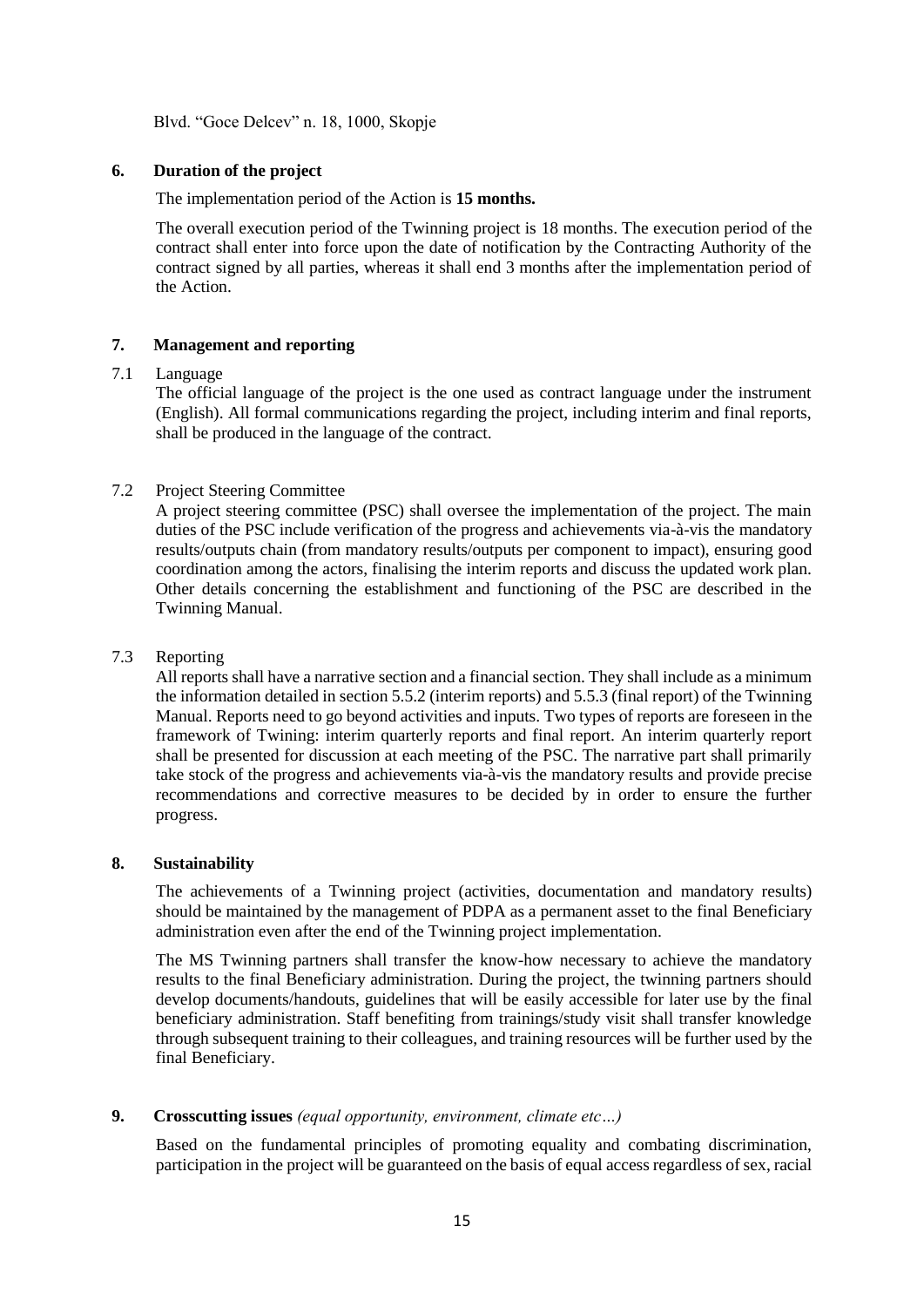or ethnic origin, religion or belief, disability, age or sexual orientation. Equal participation of men and women during the implementation of the project will be assured.

Equal Opportunities and non-discrimination

In the implementation of activities under this Twinning Fiche, the principles of equal opportunities and non-discrimination shall apply, so that participation in the project will be guaranteed on the basis of equal access regardless of sex, ethnic origin, religion or belief, disability, age, etc. Gender equality incentives are incorporated particularly in activities concerning capacity building.

Environment and climate change

The activities under this Twinning Fiche do not have a direct global impact on the protection of the environment. For all the activities, however, recycling of paper and the reduction of paper based activities are recommended.

Minorities and vulnerable groups

This Twinning Fiche does not deal with minorities and vulnerable groups in any direct manner, but as a general principle, sensitivity towards minorities and vulnerable groups, where meaningful, should be reflected in the improved provision of public services.

Civil Society/Stakeholders involvement

This Twinning Fiche will involve civil society, academia, think tanks and other stakeholders if needed.

### **10. Conditionality and sequencing**

The implementation of this project requires the full commitment and participation of the senior management of the final beneficiary institution. In addition to providing the twinning partner with adequate staff and other resources to operate effectively, the senior management must be actively involved in the development and implementation of the policies and institutional change required to deliver the project results.

**Conditionality** 

- Appointment of counterpart personnel by the final beneficiary before the launch of the call of proposal and guaranteeing the continuity of the appointed and trained staff;
- Allocation of working space and facilities by the final beneficiary within the premises of the final beneficiaries before contract signature;
- Participation by the final beneficiary in the selection process as per EU regulations;
- Organisation, selection and appointment of members of working groups, steering and coordination committees, seminars by the beneficiaries.
- Use and application of project outputs

### **11. Indicators for performance measurement**

### **Measurable indicators regarding Mandatory Result 1:**

 **At least 9 sets of guidance** for the following topics (non-exhaustive): consent and transparency for personal data processing, the right to data portability, data protection impact assessment, data protection by design and by default, techniques of pseudonimisation and anonymization, processing of personal data for scientific and historical research and statistical purposes, international transfers of personal data, automated individual decision-making and profiling,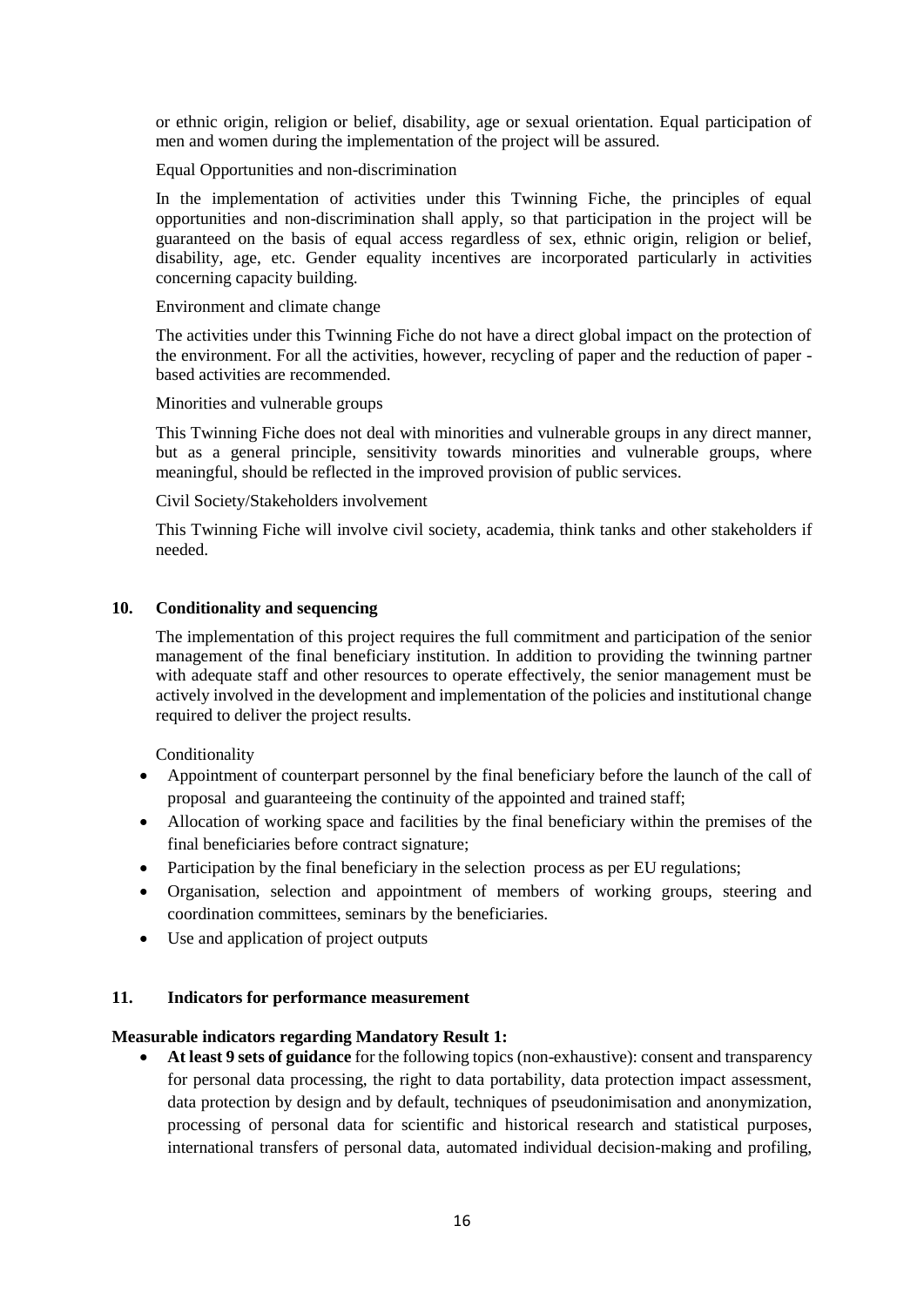controller-processor relations, maintaining records of processing activities and derogations developed

- **Methodology for harmonization of sector legislation and data protection impact assessment sector regulation according to the Law on personal data protection**, when drafting new legislation and making amendments, published on web site and delivered to ministries/or other relevant institution
- **Number of Standard Operating Procedures (SOPs)** for effective performance of the new tasks and powers of PDPA (prior consultation, authorizations, data breach notifications, enforcement powers, accreditation and certification, transfer of personal data) developed

## **Measurable indicators regarding Mandatory Result 2:**

- At least 8 trainings delivered about GDPR and EU Police Directive enhancing the knowledge of PDPA's staff including representatives from judiciary, Ministry of internal affairs and other law enforcement authorities
- Training for data protection impact assessment when drafting sector regulation for PDPA staff and representatives from ministries responsible for drafting laws and the Secretariat for legislation of the Government of Republic of North Macedonia
- Increased knowledge and practical experience how to implement novelties of the Law on personal data protection and delegated new tasks and powers for PDPA staff regarding **1.supervision and investigative powers 2. issuing approvals 3. enforcement and imposing administrative fines**

# **Measurable indicators regarding Mandatory Result 3:**

- **Practical information and documentation toolkit** (e.g. **templates, model documents, privacy notices)** to help data controllers/processors demonstrate accountability according to the new Law on personal data protection produced and published on PDPA's web site;
- **Practical information and templates for citizens how to protect their personal data and exercise data subject rights especially online and on social networks**, direct marketing and telecommunications, data held by the police, health organizations, educational institutions, credit institutions, published on PDPA's web site and social media.

## **12. Facilities available**

The final Beneficiary institution PDPA, commits itself to make available free of any charge for the project:

- office space for the RTA /the RTA assistant(s) and short-term experts for the entire duration of their secondment including chairs, tables, air-conditioning, etc.;
- computers including laptops and photocopiers;
- software and licenses including email systems and Internet access (enabling speedy communication);
- security measures linked to infrastructure and/or communication systems;
- secretarial support;
- venues for conferences, training and workshops;
- information access rights relevant to the assignment*.*

# **ANNEXES TO PROJECT FICHE**

1. Logical framework matrix in standard format